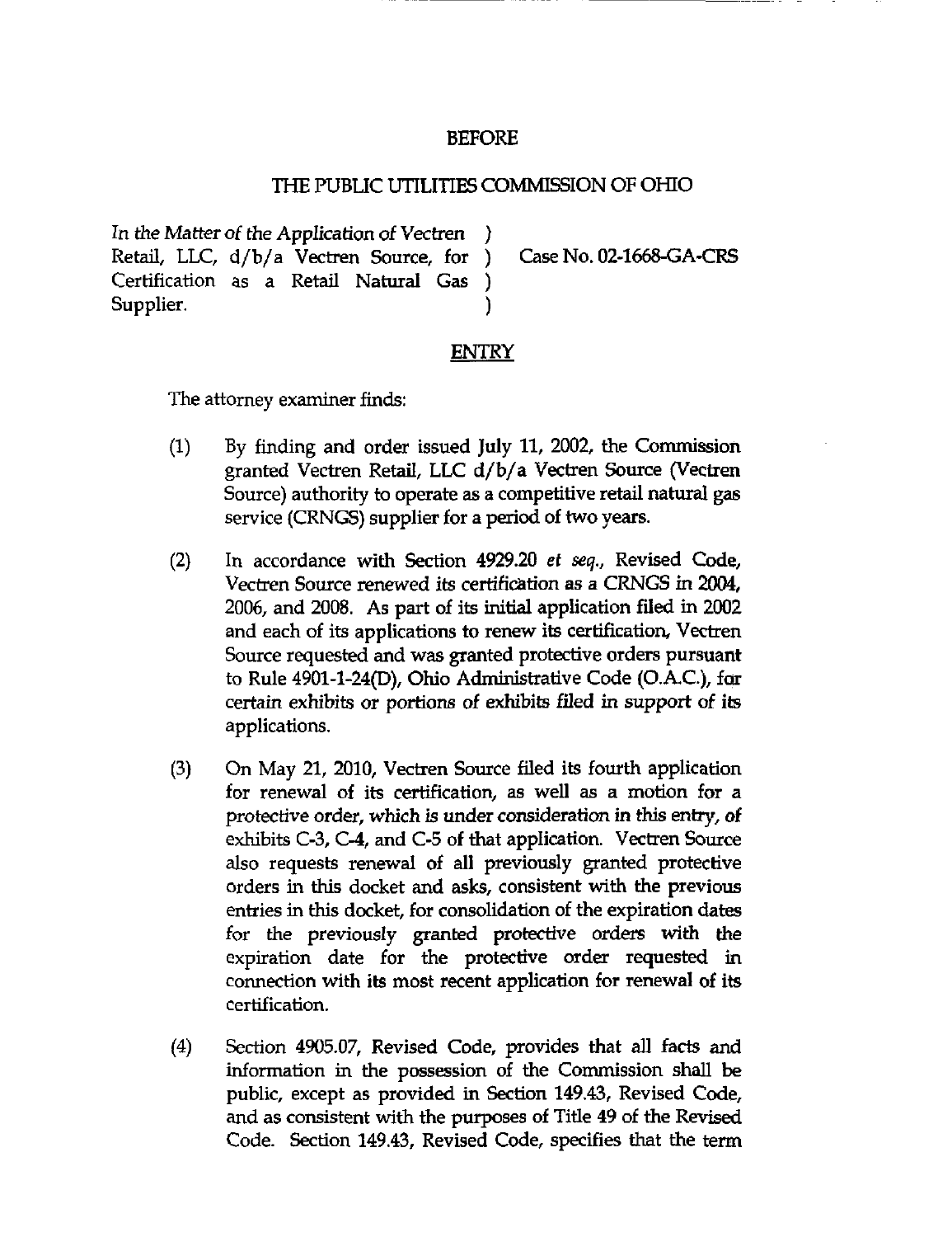''public records" excludes information which, under state or federal law, may not be released. The Ohio Supreme Court has clarified that the "state or federal law" exemption is intended to cover trade secrets. State ex rel. Besser v. Ohio State (2000), 89 Ohio St.3d 396,399.

- (5) Similarly, Rule 4901-1-24, O.A.C., allows an attorney examiner to issue an order to protect the confidentiality of information contained in a filed document, "to the extent that state or federal law prohibits release of the information, including where the information is deemed .. . to constitute a trade secret under Ohio law, and where non-disclosure of the information is not inconsistent with the purposes of Titie 49 of the Revised Code."
- (6) Ohio law defines a trade secret as "information . . . that satisfies both of the following: (1) It derives independent economic value, actual or potential, from not being generally known to, and not being readily ascertainable by proper means by, other persons who can obtain economic value from its disclosure or use. (2) It is the subject of efforts that are reasonable under the circumstances to maintain its secrecy." Section 1333.61(D), Revised Code.
- (7) The attomey examiner finds that the same procedures applicable to the initial issuance of a protective order should be used in considering the extension of a protective order. Therefore, in order to determine whether to grant or to extend a protective order, it is necessary to review the materials in question; to assess whether the information constitutes a trade secret under Ohio law; to decide whether non-disclosure of the materials will be consistent with the purposes of Titie 49, Revised Code; and to evaluate whether the confidential material can reasonably be redacted.
- (8) The exhibits covered by Vectren Source's 2010 motion consist of financial statements, financial arrangements, and forecasted financial statements. Vectren Source submits that this information is competitively sensitive and highly proprietary. It contends that public disclosure of this information would jeopardize its business position in negotiations with other parties and its ability to compete. Vectren confirms that this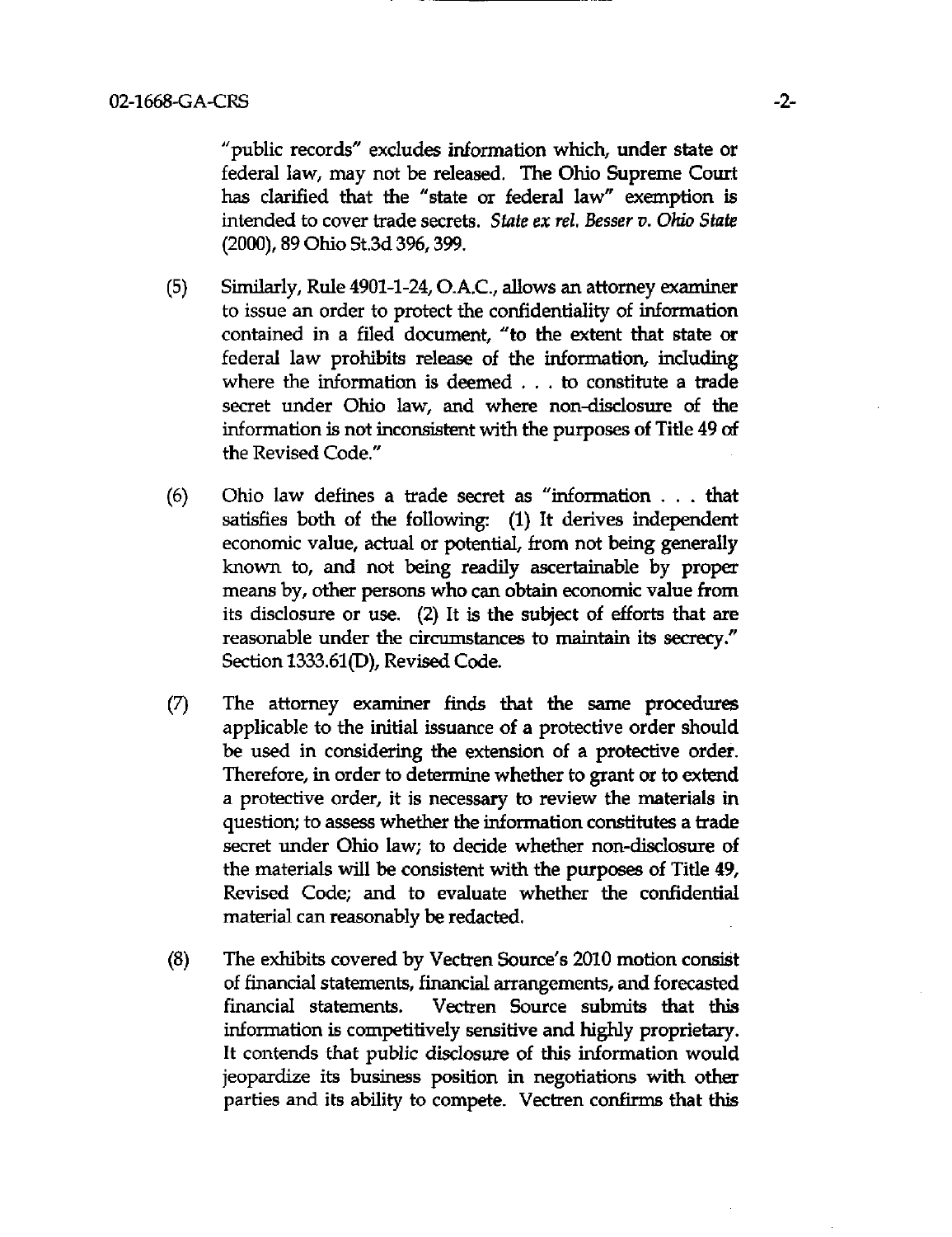information is not generally known by the public and is held in confidence in the normal course of business.

- (9) The attomey examiner has reviewed the information included in Vectren Source's motion for protective order of exhibits C-3, C-4, and C-5 of its 2010 certification renewal application, as well as the assertions set forth in the supportive memorandum. Applying the requirements that the information have independent economic value and be the subject of reasonable efforts to maintain its secrecy pursuant to Section 1333.61(D), Revised Code, as well as the six-factor test set forth by the Ohio Supreme Court, $1$  the attorney examiner finds that the information contained in exhibits C-3, C-4, and C-5 of Vectren Source's 2010 certification renewal application contains trade secret information. Its release is, therefore, prohibited under state law. The attorney examiner also finds that nondisclosure of this information is not inconsistent with the purposes of Title 49 of the Revised Code. Finally, the attorney examiner concludes that these documents could not be reasonably redacted to remove the confidential information contained therein. Therefore, the attorney examiner finds that Vectren Source's motion for protective order of exhibits C-3, C-4, and C-5 of its 2010 certification renewal application is reasonable and should be granted.
- (10) Turning next to Vectren Source's request to extend the protective treatment afforded to the information from Vectren's 2002, 2004, 2006, and 2008 applications, the attomey examiner finds that exhibit C-4 of the 2002 application, exhibits C-4 and C-5 of the 2004 application, and exhibits C-3, C-4, and C-5 of the 2006 and 2008 applications, constitute trade secret information and thus their release is prohibited under state law. The attomey examiner also finds that nondisclosure of this information is not inconsistent with the purposes of Titie 49 of the Revised Code, and further finds that these documents could not be reasonably redacted to remove the confidential information contained therein. Therefore, the attomey examiner finds that Vectren Source's request for renewal of the protective treatment for exhibit C-4

See State ex rel. The Plain Dealer v. Ohio Dept. of Ins. (1997), 80 Ohio St.3d 513, 524-525.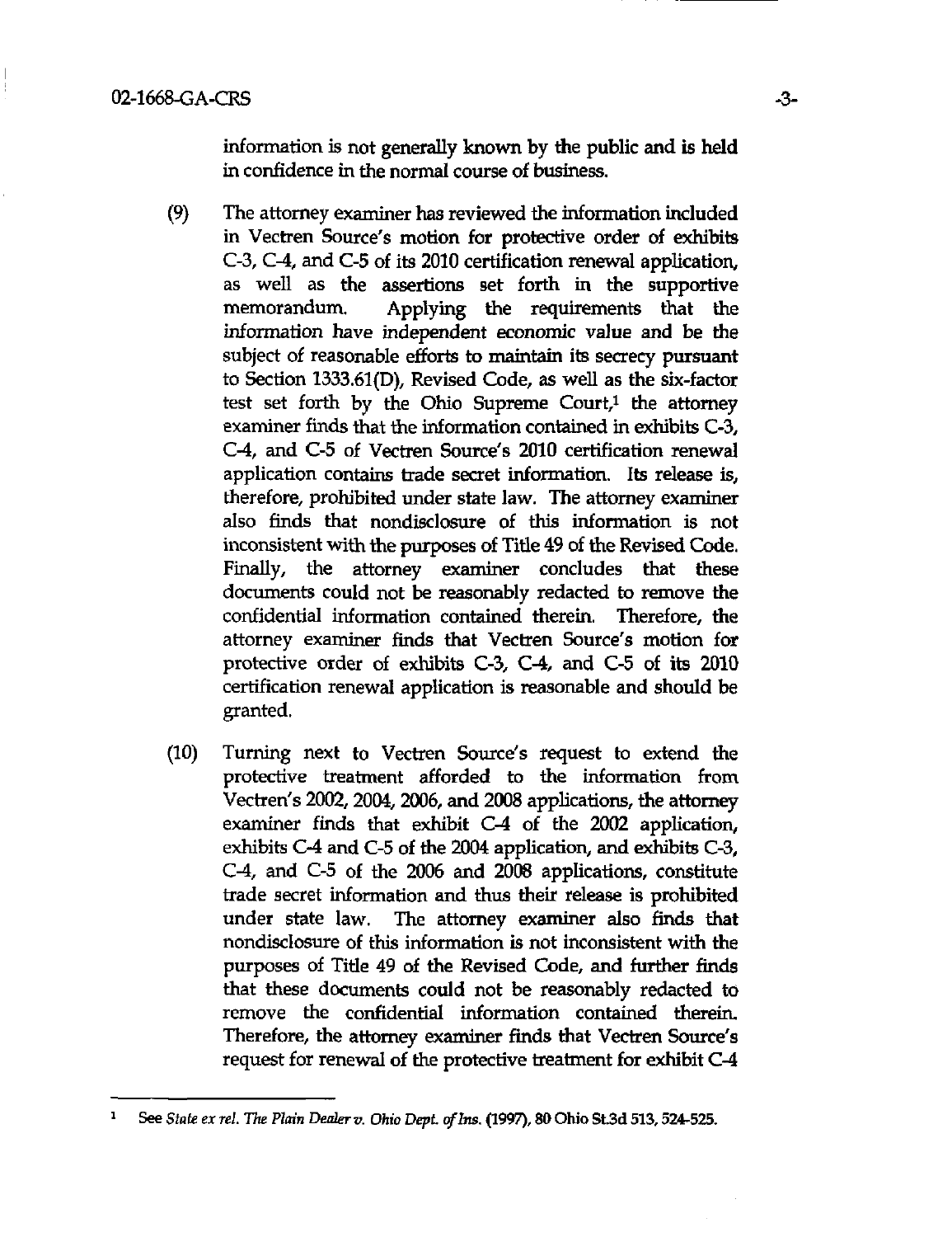of the 2002 application, exhibits C-4 and C-5 of the  $2004$ application, and exhibits C-3, C-4, and C-5 of the 2006 and 2008 applications is reasonable and should be granted.

- (11) With regard to exhibits C-3 and C-5 of Vectren Source's 2002 application and exhibit C-3 of its 2004 application, the attomey examiner finds that the information contained in these exhibits no longer constitutes trade secret information. The information detailed in these exhibits relates to Vectren Source's financial performance and financial condition from December 2001 through the end of 2003, along with forecasts of expected results for 2002 and 2003. While Vectren Source argues that the release of this information would jeopardize Vectren Source's business position in negotiations with other parties, as well as its ability to compete, the attomey examiner finds that because the information in these exhibits is outdated, it can no longer be considered sensitive. Accordingly, the attorney examiner finds that Vectren Source's request for renewal of the protective treatment for exhibits C-3 and C-5 of its 2002 application and exhibit C-3 of its 2004 application should be denied.
- (12) Rule 4901-1-24(D)(4), O.A.C, provides for protective orders relating to gas marketers' certification renewal applications to expire after 24 months. The attomey examiner finds that the 24-month provision in Rule 4901-1-24(D)(4), O.A.C, is intended to synchronize the expiration of protective orders related to gas marketers' certification applications with the expiration of their application and that the expiration dates should allow adequate time for consideration of any motion for extension. The attomey examiner also finds it reasonable to continue the consolidation of the expiration dates of all protective orders granted in this docket. Therefore, confidential treatment should be afforded to exhibit  $C-4$  of the 2002 application, exhibits C-4 and C-5 of the 2004 application, and exhibits  $C-3$ ,  $C-4$ , and  $C-5$  of the 2006, 2008, and 2010 applications, for a period ending 24 months from the effective date of the most recent certificate issued to Vectren Source, or until July 12, 2012. Until that date, the docketing division should maintain, under seal, exhibit C-4 of the 2002 application, exhibits C-4 and C-5 of the 2004 application, and exhibits C-3, C-4, and C-5 of the 2006, 2008, and 2010 applications.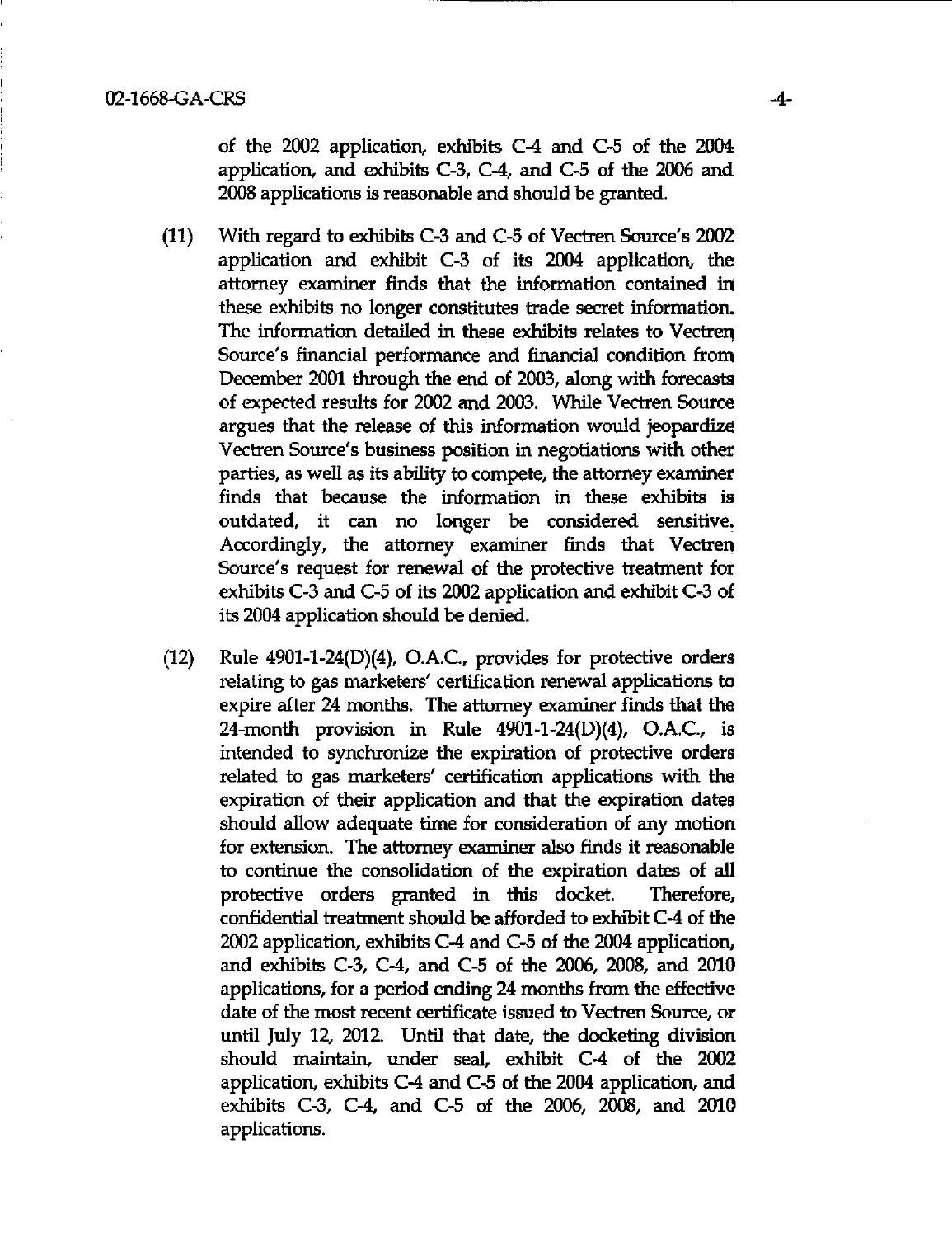- (13) On July 28, 2010, the docketing division should release exhibits C-3 and C-5 of Vectren Source's 2002 application, and exhibit C-3 of its 2004 application, as filed on July 5,2002 and June 10,2004, respectively.
- $(14)$  Rule 4901-1-24(F), O.A.C., requires a party wishing to extend a protective order to file an appropriate motion at least 45 days in advance of the expiration date. If Vectren Source wishes to extend this confidential treatment, it should file an appropriate motion at least 45 days in advance of the expiration date.

It is, therefore,

ORDERED, That the motion by Vectren Source for protective treatment of exhibits C-3, C-4, and C-5 of its 2010 application, filed on May 21, 2010, be granted for a period ending 24 months from the effective date of the most recent certificate issued to Vectren Source, or until July 12,2012. It is, further,

ORDERED, That the motion by Vectren Source for renewed protective treatment of exhibit C-4 of its 2002 application, filed on July 5,2002; exhibits C-4 and C-5 of Vectren Source's 2006 application, filed on June 10, 2004; and exhibits C-3, C-4, and C-5 of Vectren Source's 2006 and 2008 applications, filed on May 4,2006, and June 10,2008, respectively; be granted for a period ending 24 months from the effective date of the most recent certificate issued to Vectren Source, or until July 12, 2012. It is, further,

ORDERED, That the motion by Vectren Source for the renewal of the protective treatment for exhibits C-3 and C-5 of Vectren Source's 2002 application, filed on July 5, 2002, and exhibit C-3 of its 2004 application, filed on June 10, 2004, be denied. It is, further,

ORDERED, That the Commission's docketing division shall maintain, under seal, exhibit C-4 of the 2002 application, filed on July 5, 2002; exhibits C-4 and C-5 of the 2004 application, filed on June 10, 2004; and exhibits C-3, C-4, and C-5 of the 2006, 2008, and 2010 applications, filed on May 4, 2006, June 10, 2008, and May 21, 2010, respectively; for a period ending 24 months from the effective date of the most recent certificate issued to Vectren Source, or imtil July 12,2012. It is, further,

ORDERED, That, on July 28, 2010, the docketing division should release exhibits C-3 and C-5 of Vectren Source's 2002 application, filed on July 5,2002, and exhibit C-3 of Vectren Source's 2004 application, filed on June 10,2004. It is, further.